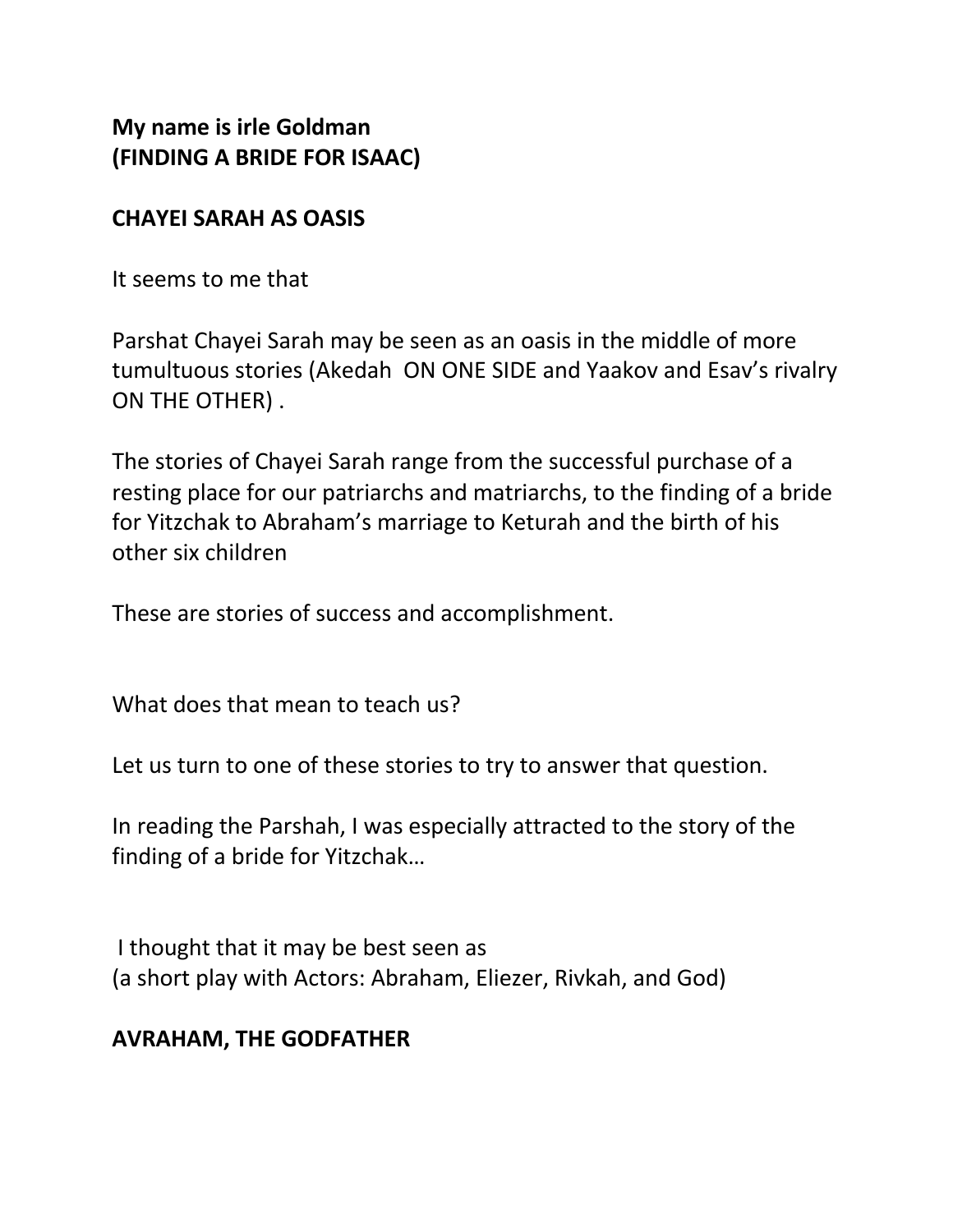1) Abraham cares only about making sure that Isaac does not marry a Canaanite but attempt to marry someone from the land of his family but do not allow Isaac to go there)…

( Here is Abraham, the world traveler, wanting for his son to stay home and for Why does Isaac stay home? (PTSD from the Akedah? His Father Abraham's PTSD? )

## **ELIEZER, THE LOYAL SERVANT**

2) the person who would have inherited his wealth (Eliezer) is selected to find a wife for his son Yitzchak, (who will hopefully have children, who will inherit hat he would have gotten.)

The trial (magical thinking) that Eliezer sets up…feeding the camels…why?

He wants to find a woman who is compassionate, has empathy and also initiative…why? Because of Yitzchak's needs? (what a good consiliare to the Godfather and especially to his son)

Eliezer's negotiation with God in the service of Abraham (what a great consiliare)

### **RIVKAH THE HERO**

Rivkah is a proactive and powerful woman….just the kind of woman that Yitzchak needs in order to be successful!

Not only does she pass Eliezer's tests but

3) Why when Lavan ask for 10 days wait and Eliezer says no, I've got to go now

She says," I will go with this man."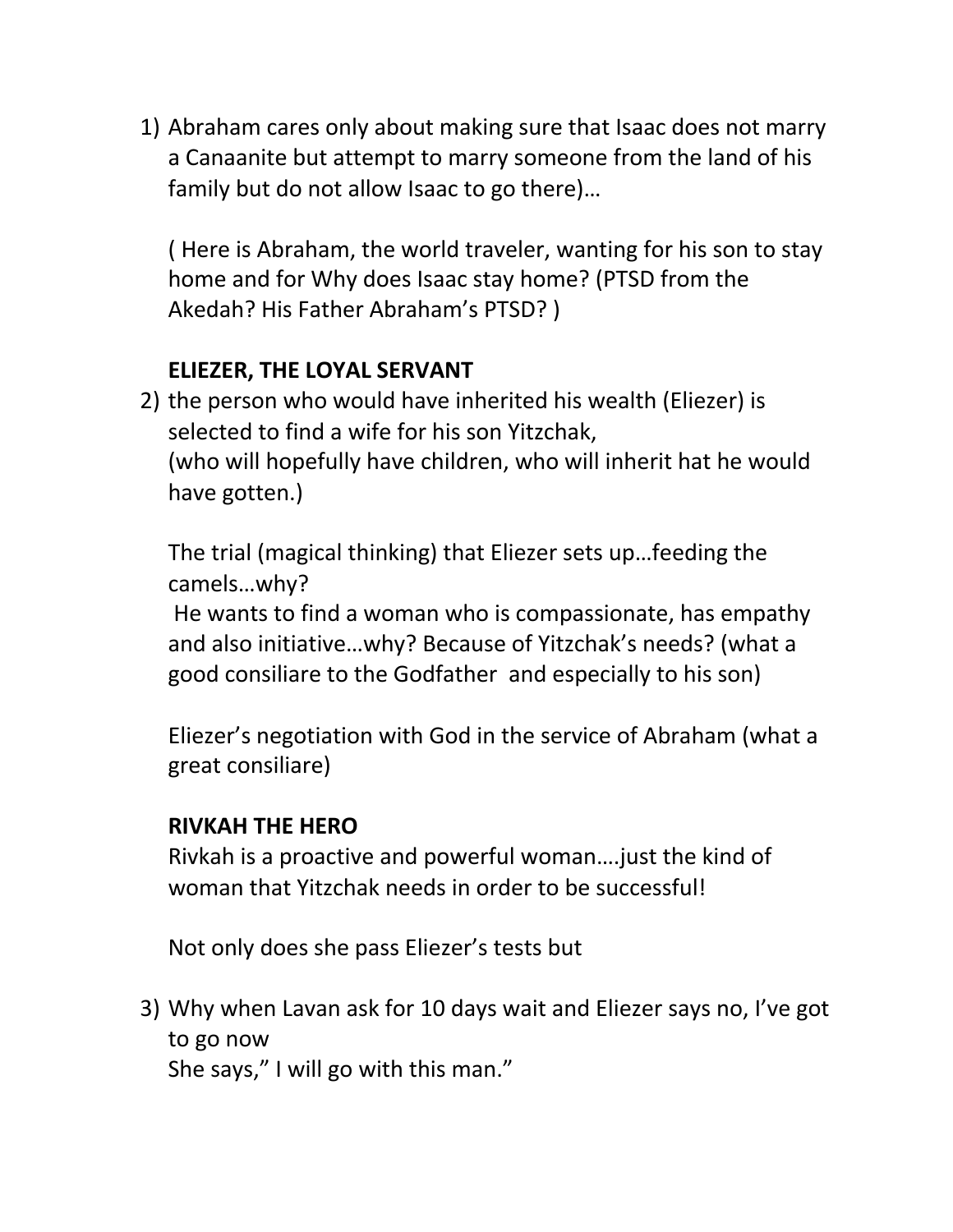Why does Rivkah get to decide? (compared to what happened with Lavan and Ya'acov…he had to wait 7 years)

This is a woman of substance…just what Yitzchak needs and just who Eliezer is looking for.

# **GOD**

This Parshah and especially this story is the story of a loving God who cares about helping people to get to where they should be, where there are destined to be …and, in spite of all of the challenges that are inherent with being human, will help us to get to where we need to go.

In this human drama, God is omnipresent… Avraham says to Eliezer" God will send an angel to guide you"

Eliezer prays to God, "Grant me good fortune this day and deal graciously with my master Abraham."

Lavan says "God has decreed this and we cannot say good or bad about it."

This perhaps is the central THE OUTCOME/MORAL of our story. And because of it, the story ends with one of the most poignent sentences in the Torah.

"Isaac took her for his wife and loved her and thus found comfort after his mother's death"

What does this teach us?

It works! The Divine process has (can be) been successful! (if we let it happen.)